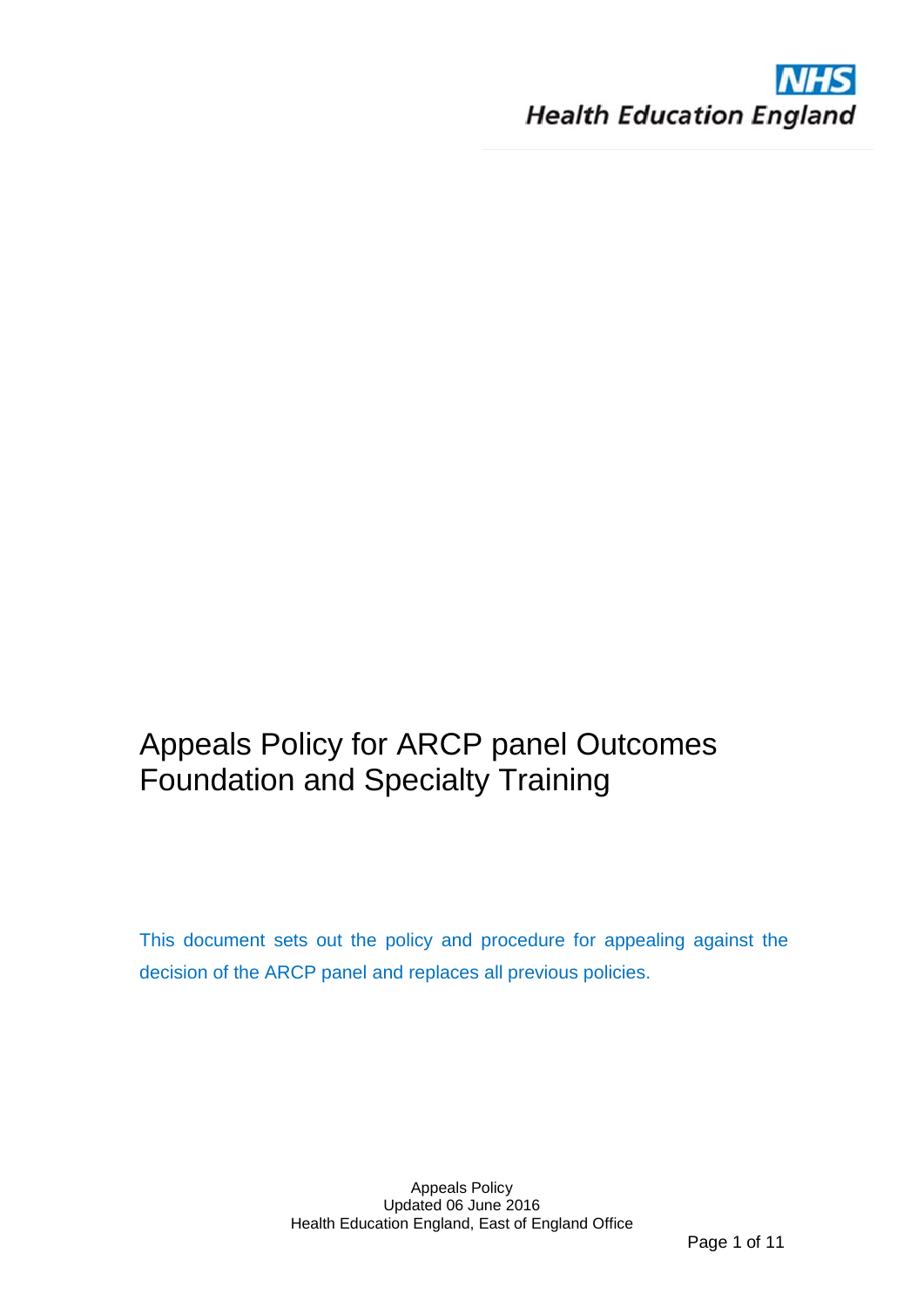# **Introduction**

This policy is applicable to the ARCP process for both foundation and specialty training, and the withdrawal of a training number by the Postgraduate Dean. It is based on the requirements for appeals against ARCP outcomes and withdrawal of a training number as set out in 'The Guide to Postgraduate Specialty Training', the "Gold Guide Sixth Edition" (2016), and the Foundation Programme Reference Guide 2012 (updated for 2014).

For Foundation trainees, this policy will apply to all trainees in the East Anglian Foundation School.

From August 2017 this policy will apply to F1 trainees in the Essex, Bedfordshire and Hertfordshire Foundation School.

From August 2018, this policy will apply to all foundation trainees in Health Education England working across the east of England (HEE, EoE).

For Specialty trainees this policy will apply to all trainees in training programmes managed by Health Education England, East of England.

This policy does not apply to trainees who are linked to Foundation and Specialty training programmes managed by the Health Education England organisations in London.

The 2016 edition of the Gold Guide defines the differences between Appeals and Review as follows:

#### **Review of ARCP Outcomes**

7.124 A review is a process where an individual or a group who originally made a decision, returns to it to reconsider whether it was appropriate. This does not require the panel to be formally reconvened and can be undertaken virtually. The review must take into account the representations of the trainee asking for the review and any other relevant information, including additional relevant evidence, whether it formed part of the original considerations or has been freshly submitted.

#### **Appeal against ARCP outcomes**

7.125 An appeal is a procedure whereby the decision of one individual or a group is considered by another (different) individual or group. An appeal can take into account information available at the time the original decision was made, newly submitted information relevant to the appeal and the representations of the appellant. Those involved in an appeal panel must not have played a part in the original decision or the review.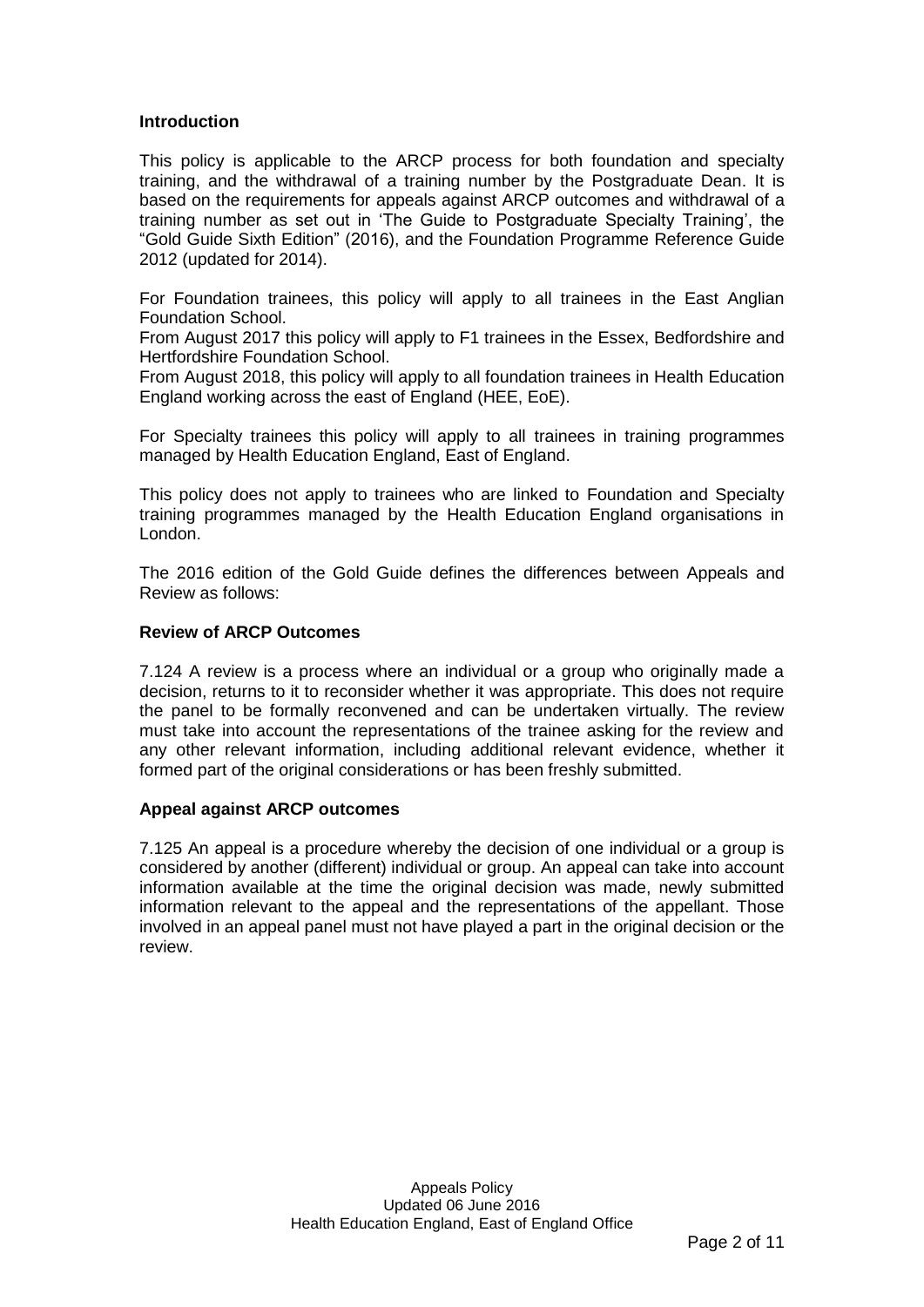# **Review of ARCP Outcome 2 (Specialty training only)**

Where a trainee is awarded an Outcome 2, they can request in writing a review of this decision. As part of the request the trainee must submit their grounds for requesting a review and their supporting evidence. The review is undertaken by the ARCP panel that originally made the decision. Requests for a review must be made to the Appeals Officer within 10 working days\* of being notified of their decision.

The Appeals Officer will arrange for a review of the outcome 2 and, as far as practicable, with all members of the original ARCP panel within 15 working days\* of receiving the written request for a review. Where all the members of the original ARCP panel are not available, a minimum of the Chair and one additional member of the original panel must be present at the review discussion. The review can be held virtually in circumstances where it is not practicable to convene the panel in person in a timely manner. A meeting must be arranged with the trainee following the review; this can be with the chair of the review panel or a senior educator in the training programme.

Any additional evidence that the trainee wishes the review panel to consider must be submitted within 5 working days\* prior to the review taking place.

On completion of the review, the panel may decide to:

- 1. Reaffirm its previous decision;
- 2. Substitute its previous decision with a decision that Outcome 1 has been reached and complete an Outcome 1 form or an Outcome 6 form if the trainee has completed their training.

A HEE, EoE administrator will be present at the review to make a written record summarising the discussion and the decision reached; this record will not be verbatim. The written record of the proceedings including the decision reached will be given to the trainee within 5 working days\* of the review taking place.

The decision of the panel reviewing the ARCP panel Outcome 2 award is final and there is no further right of appeal.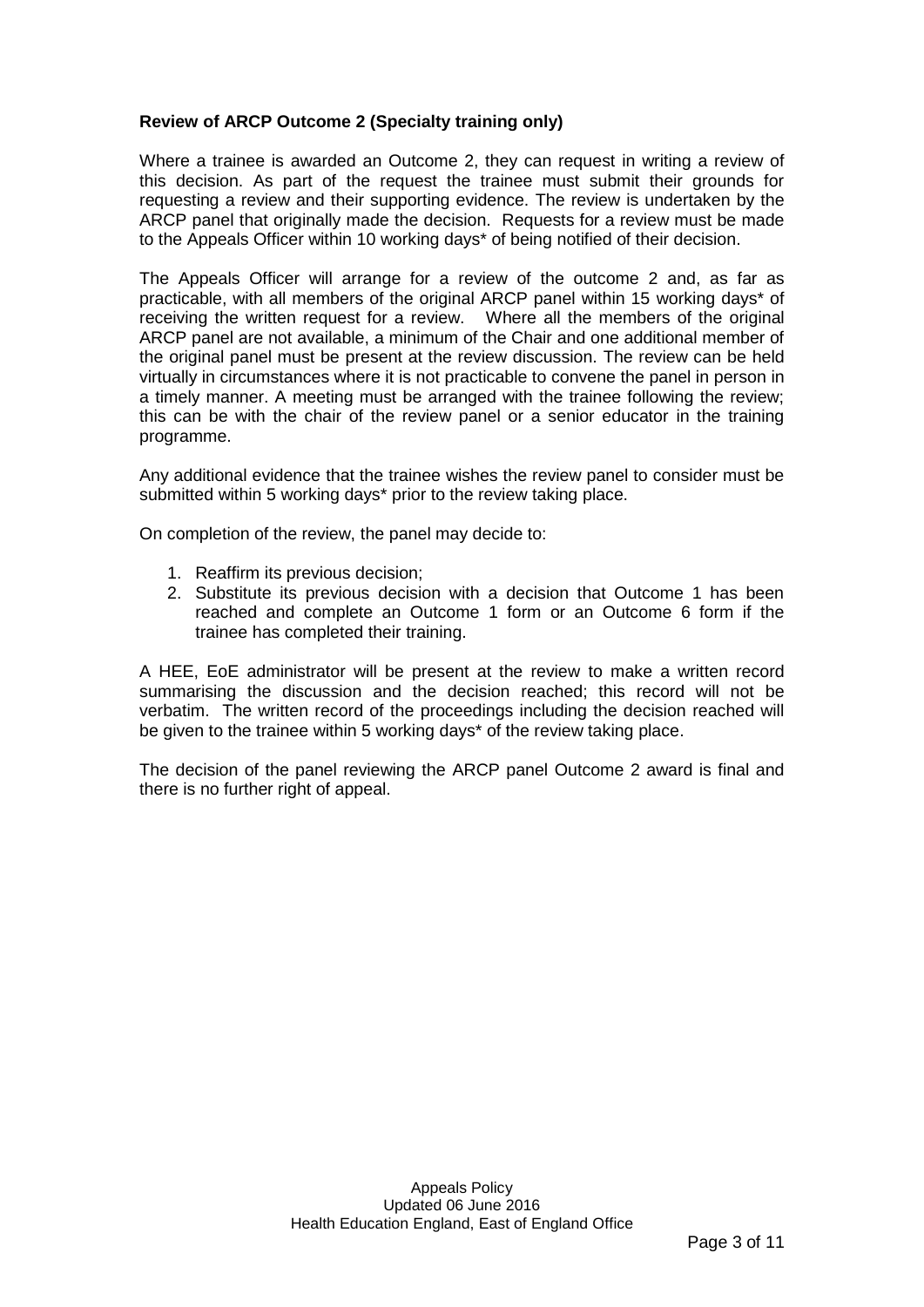**Figure 1: Flowchart for Review of Outcome 2 (Specialty training)**

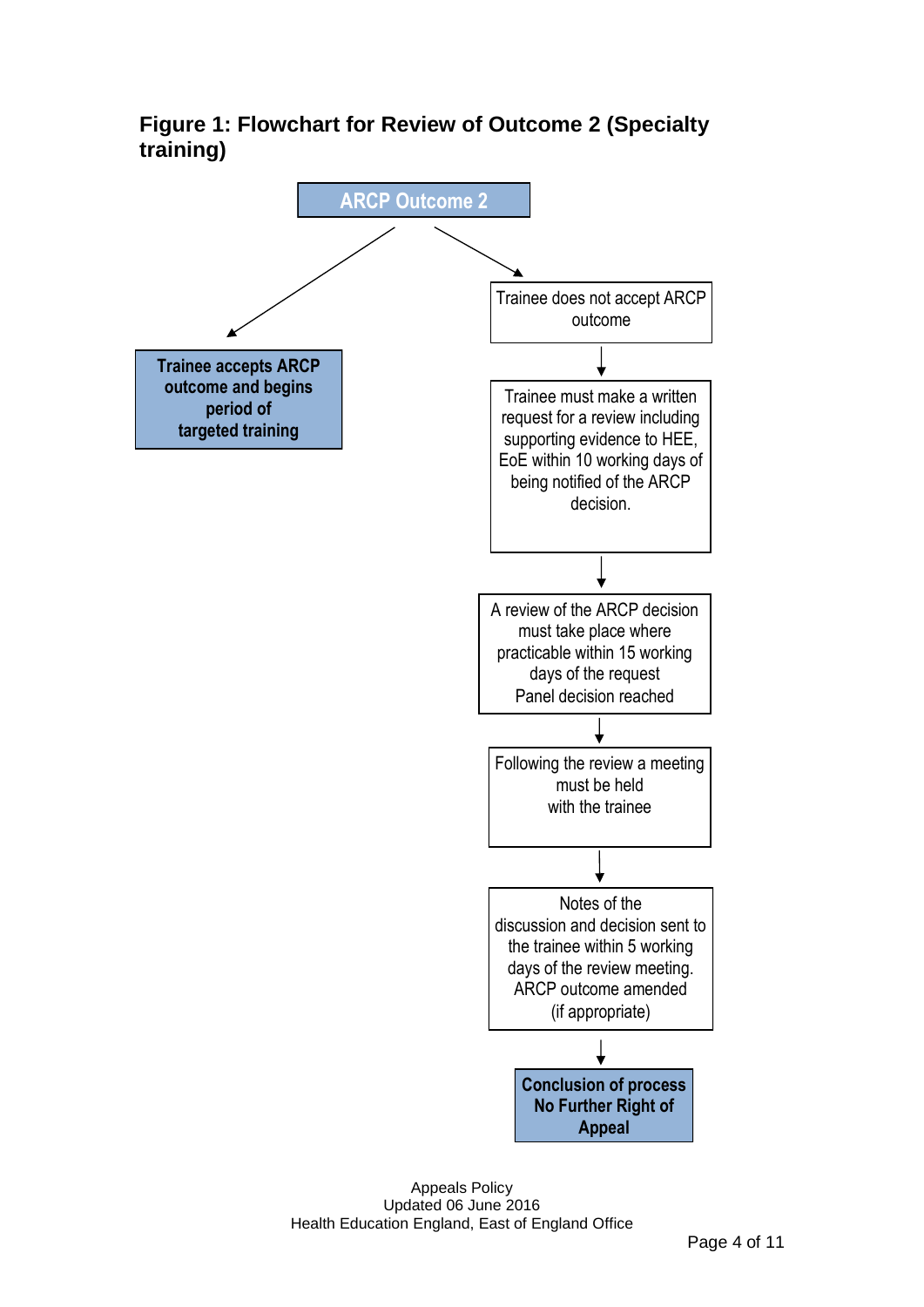# **Appeals against ARCP outcome 3 or 4**

Trainees have a right of appeal if they are awarded an ARCP outcome 3 or 4 or in the case of removal of a training number by the Postgraduate Dean. A request for an appeal must be made in writing to the Postgraduate Dean or nominated representative within 10 working days\* of the trainee being notified of the ARCP panel's decision and must state the grounds for appeal.

For Foundation training an appeal against an ARCP outcome 4 by an F1 trainee who is a UK graduate would normally be the responsibility of the graduating medical school but for geographical reasons may be devolved to the local Foundation School and their linked educational organisation.

Foundation year 2 doctors can only appeal against an ARCP decision to remove them from the training programme without completion of the Foundation Achievement of Competence Document (FACD) if they can demonstrate that they have met all the required competencies and that the evidence was available at the ARCP but was not considered appropriately.

#### **Review (Specialty Training only)**

On receipt of a request for an appeal, the Appeals Officer will arrange for a review to be held before the formal appeal hearing. The process will follow the same as a review of an outcome 2 outlined on page 3 of this document.

Where the review panel change the outcome decision, this completes the appeal process. If the review panel do not change the outcome decision, HEE, EoE will confirm with the trainee, within 10 working days of the decision if they wish to proceed to a formal appeal hearing. The Appeals Officer will write to the trainee to confirm this, prior to setting up any panel.

#### **Formal appeal hearing (Foundation and Specialty training and NTN removal by the Postgraduate Dean)**

The Appeals Officer will arrange the appeal hearing, where possible, to take place, within 15 working days\* of receipt of a request for a formal appeal hearing, or following completion of the review process. The appeal hearing will only be rearranged on one further occasion in exceptional circumstances such as ill health. If the trainee or their representative is not able to attend the re-arranged appeal hearing, it will proceed in their absence. The trainee will be entitled to make representations in writing for the appeal panel to consider in their absence.

#### **Constitution of the Appeal Panel**

The Appeals Officer will convene an independent panel to consider the evidence and form a judgement. The appeal panel should include: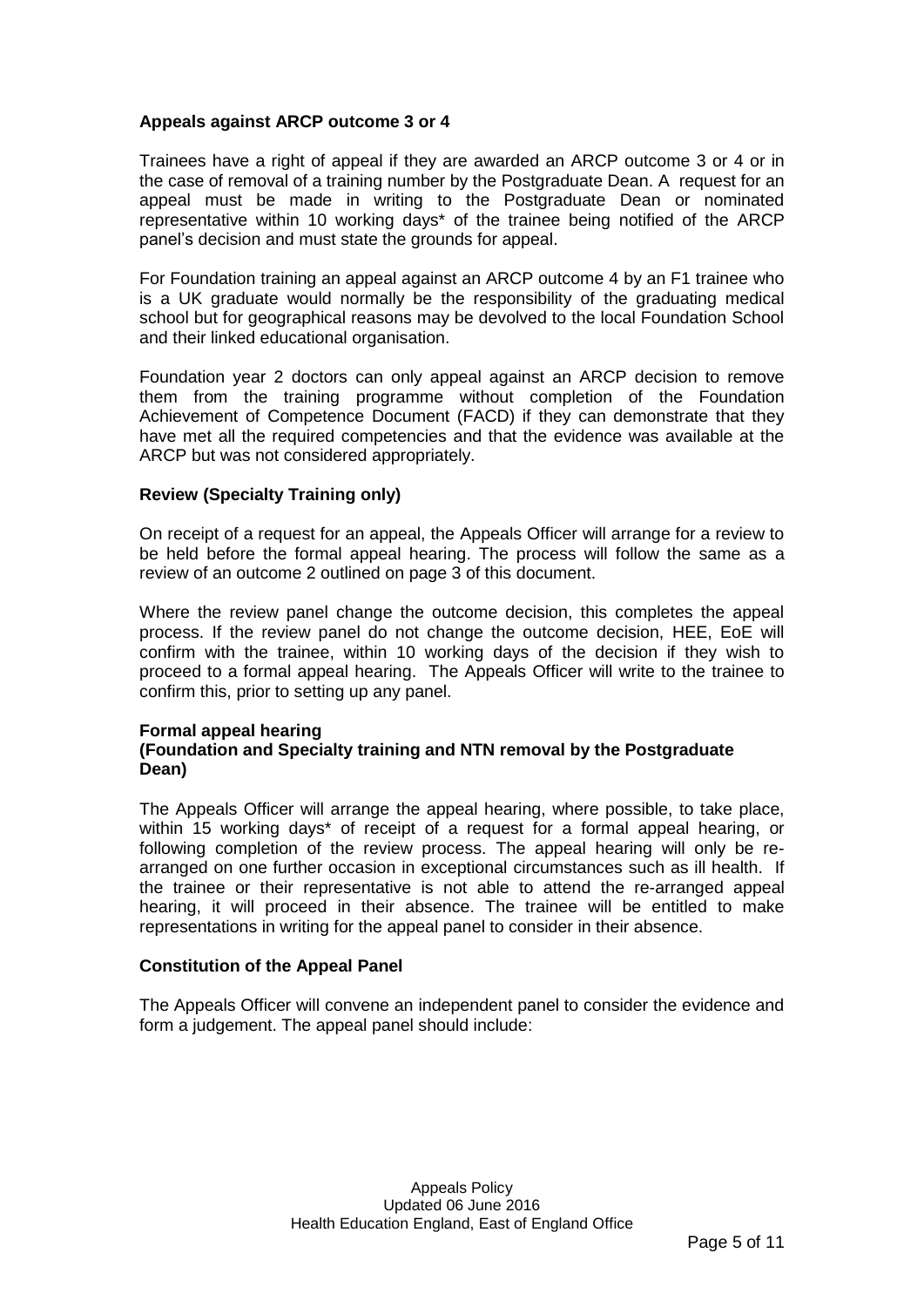| <b>Specialty Trainee Appeal Panel</b>                                                                                                                                                                                                               | <b>Foundation Appeal Panel</b>                                                                                                                                                                                                                                                     |  |
|-----------------------------------------------------------------------------------------------------------------------------------------------------------------------------------------------------------------------------------------------------|------------------------------------------------------------------------------------------------------------------------------------------------------------------------------------------------------------------------------------------------------------------------------------|--|
| Postgraduate Dean or their nominated<br>representative as chair                                                                                                                                                                                     | Postgraduate Dean or their nominated<br>representative as chair;<br>For F1 UK graduates ARCP outcome 4<br>appeal, Medical School Dean as chair                                                                                                                                     |  |
| College/Faculty representative from an<br>adjacent region                                                                                                                                                                                           | Foundation School Director from another<br><b>Foundation School</b>                                                                                                                                                                                                                |  |
| Two senior doctors from the same<br>Health Education England, East of<br>England area as the trainee; one of<br>whom should be in the same specialty<br>as the trainee and one of whom should<br>be from a different specialty from the<br>trainee. | Two<br>senior<br>doctors<br>from<br>the<br>same<br>Foundation School as the trainee who<br>provide educational or clinical supervision<br>for Foundation training;<br>For F1 UK graduates ARCP outcome 4<br>appeal, one senior doctor should be a<br>medical school representative |  |
| different<br>A senior<br>trainee from<br>$\mathbf{a}$<br>specialty                                                                                                                                                                                  | A foundation doctor in training in a different<br>foundation school                                                                                                                                                                                                                |  |
| Lay Representative                                                                                                                                                                                                                                  | Lay Representative                                                                                                                                                                                                                                                                 |  |
| HR representative who will be available to advise the panel<br>$\bullet$<br>Administrative support who does not form part of the appeal panel                                                                                                       |                                                                                                                                                                                                                                                                                    |  |

The membership of the panel should not include anyone involved in either the review stage or any members of the original ARCP panel.

The appeal hearing will be recorded and a HEE, EoE administrator will be present to make a written summary record of the discussion and the decision reached. This will not be a verbatim record and we do not share the audio recordings due to the requirements of the Data Protection Act (1998).

All members of the panel must have undertaken equality and diversity training within the past three years and be able to evidence this.

#### **Trainee Representation**

Trainees have the right to be represented at the formal appeal hearing. The trainee may be represented by a friend, colleague or a representative of their professional body. The trainee may be represented by a legal representative; however the legal representative must be reminded that the appeal hearing is not a court of law and the panel governs its own procedure, including the questioning allowed of others by the legal representative. The trainee should inform HEE, EoE of their representative's name and contact details. Trainees are also permitted if they wish to send a representative to attend the appeal hearing in their place. If they wish to do this, they must inform HEE, EoE at least 5 working days prior to the hearing taking place.

#### **Statement of Case**

The trainee and HEE, EoE will be required to provide a written statement of case plus any supporting documentation. The HEE, EoE Appeals Officer will confirm a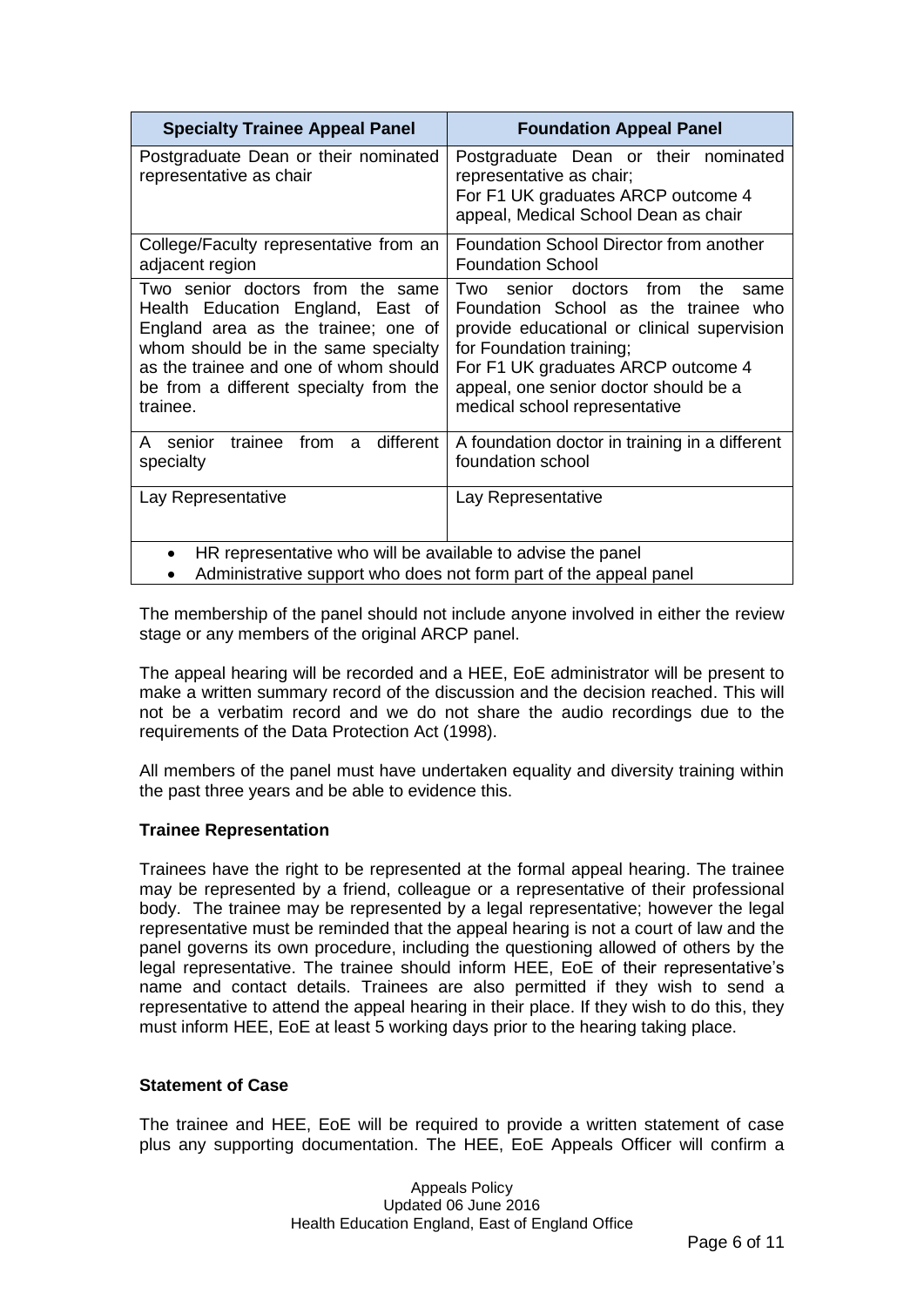deadline which ensures that the documents can be received by the relevant parties at least 5 working days\* prior to the date of the appeal hearing.

Any documentation submitted after this deadline will only be considered at the discretion of the Chair of the appeal panel.

#### **Supporting documentation**

The trainee and the appeal panel members will be provided with the following documentation pack at least 5 working days\* prior to the appeal panel hearing:

- Timetable and seating plan for the appeal hearing
- Trainee's written appeal
- Record of ARCP panel including reasons for outcome given
- Copies of evidence used at ARCP panel, e.g. Educational Supervisor's report, report from Programme Director/FTPD, assessments undertaken in post
- Statement of case of both parties;
- Any other material evidence pertinent to the appeal
- Historical record of the trainee's progression in training to date, including ARCP outcomes and a summary timeline.

#### **Witnesses**

The trainee and/or their representative would normally be expected to be present at the appeal hearing; this will not be necessary if a decision has been made to hold a virtual panel. Should the trainee wish to call any witnesses they must notify the Appeals Officer no later than 5 working days\* prior to the appeal panel hearing. Any witnesses notified after this deadline will only be considered at the discretion of the Chair of the appeal panel.

#### **Hearing Procedure**

The Chair should explain the format of the appeal hearing which will be as follows:

- Appeal Hearings will be recorded
- The panel should review the documentation in closed session;
- The trainee, their representative (if present) and the HEE, EoE representative will be invited to attend the panel;
- The trainee and/or their representative address the panel first and call any relevant witnesses;
- The HEE, EoE representative will then be given the opportunity to clarify matters arising from the trainee's statement;
- The HEE, EoE representative should then address the appeal panel second and call any relevant witnesses;
- The trainee and/or their representative will then be given the opportunity to clarify matters arising from the HEE, EoE representative's statement;
- Once the trainee and/or their representative have presented their statement of case both parties will have a further opportunity to ask questions;
- The panel will then also have the opportunity to ask questions of both parties and any witnesses;
- The witnesses will then be asked to leave the room;
- Both parties will be invited to make brief closing statements to the panel;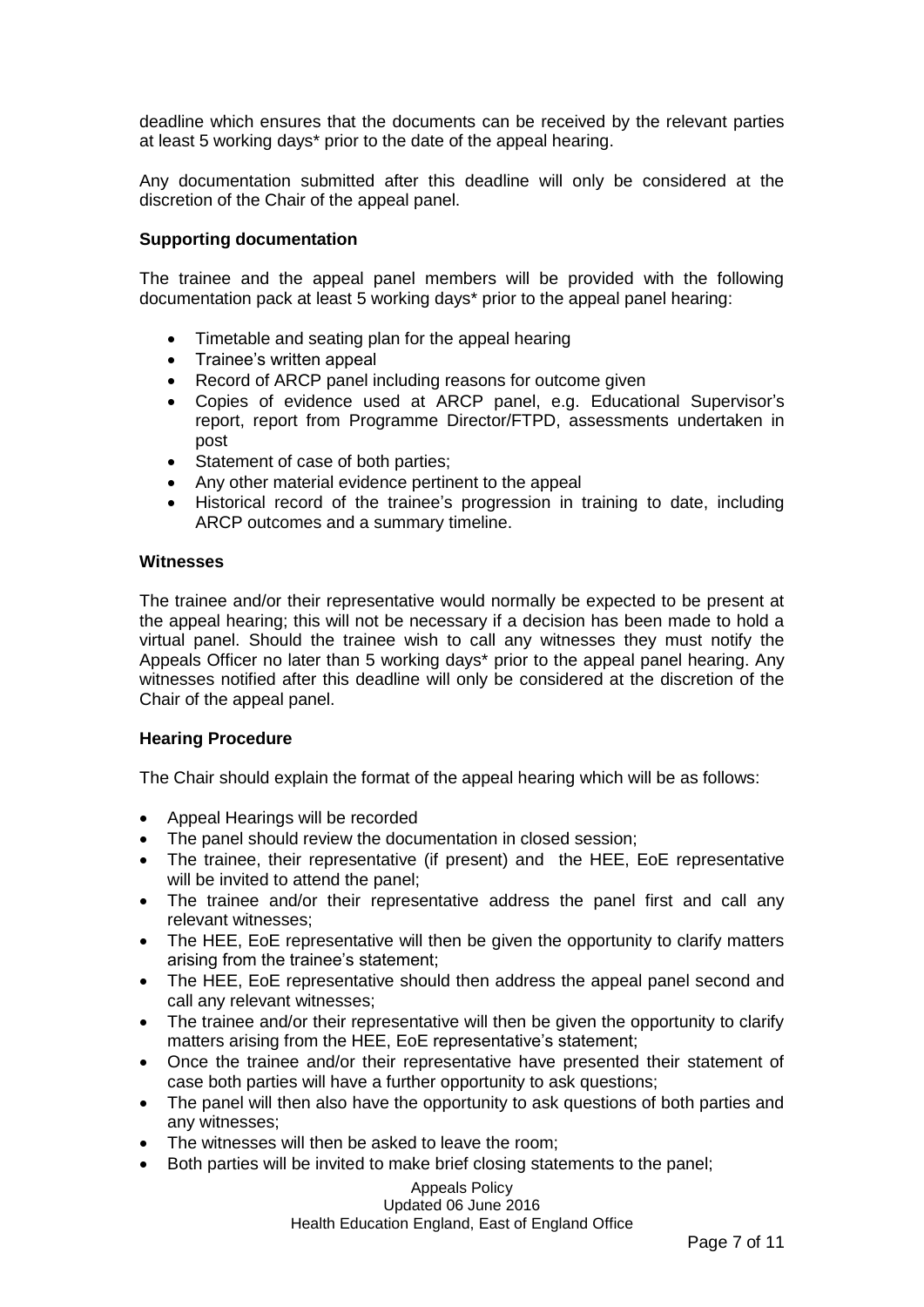- The trainee, their representative and the HEE, EoE representative will be asked to leave the room;
- The panel will then deliberate in closed session and make a decision:
- The panel will normally make a decision on the day of the hearing. If this is not possible the panel will reserve their decision for a later date to be notified to the parties;
- The decision of the panel must be unanimous;
- The trainee will be informed of the decision by the HEE, EoE on behalf of the panel Chair in writing within five working days\* of the appeal hearing;
- The panel are required to maintain confidentiality and should not communicate the outcome.

#### **Please note that either party may ask the Chair of the appeal panel to adjourn during proceedings.**

# **Decision**

Upon completion of the appeal hearing the Appeal Panel will retire to consider its decision in private. It will then make one of the determinations as outlined below:

- 1. Confirmation of the original decision
- 2. Substitute the previous decision with the recommendation of an Outcome 2 or 3 and complete an Outcome 2 or 3 form recommending the further steps that must be taken and to inform the development of an action plan, including identification of the criteria against which achievement of competences will be assessed and a revised indicative date for completion of training; or
- 3. Rarely, it may be appropriate to substitute the previous decision with the recommendation of an Outcome 1 or 6, and complete an Outcome 1 or an Outcome 6 form.
- 4. The appeals panel cannot impose an increased sanction on the trainee; for instance, an outcome 3 cannot be changed to an outcome 4. In circumstances where such information is brought to light, the issues will be brought to the attention of the Postgraduate Dean.

Where the Appeal Panel proposes, either by reaffirming the previous decision or by developing an action plan, that a further period of training is required, such period may not exceed 12 months when aggregated with any previous extensions granted in respect of the trainee. This 12 month period may be exceeded only in exceptional circumstances as determined by the Postgraduate Dean up to a maximum total period of 24 months. This will be a maximum of 6 months for trainees on Core Training (CT) programmes and for trainees on GP training programmes, with a possible extension of up to 12 months only in exceptional circumstances, For clarification, section 7.80 states that exceptional circumstances might include "significant unforeseen changes to personal circumstances, service reorganisation, a major epidemic or catastrophe, or the unforeseen absence of a trainer."

The trainee will be notified in writing of the decision within 5 working days\* with a formal report being provided as soon as is practicable. This will be sent by HEE, EoE on behalf of the Chair of the appeal panel. A copy of the proceedings will be sent to the trainee and, as appropriate, their representative with a further copy kept on file.

The decision of the appeal panel is final and there is no further right of appeal.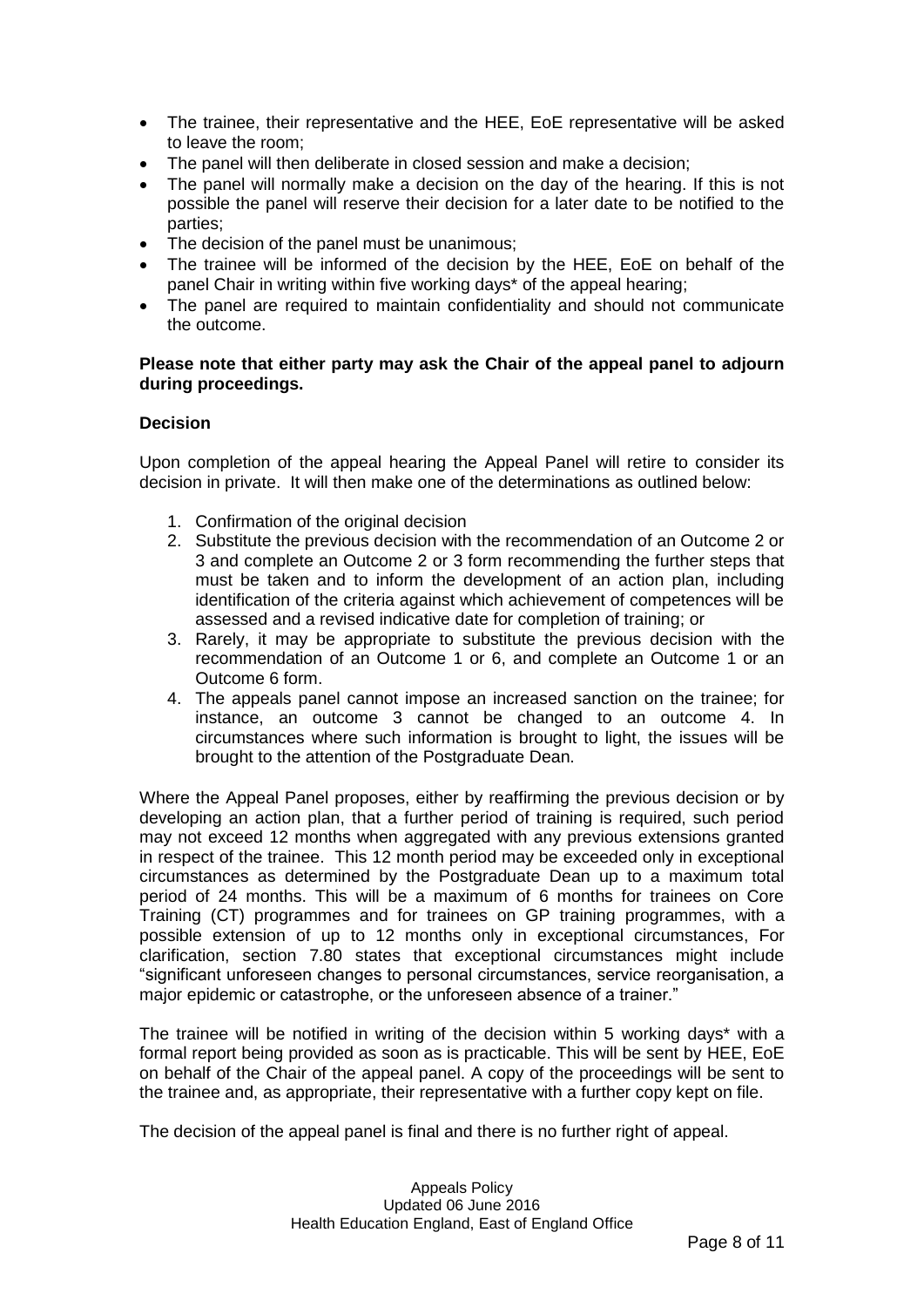# **EQUALITY ACT 2010**

Health Education England is committed to equality and diversity within the organisation and this policy is in line with the Equality Act 2010. HEEoE will ensure that the application of any part of this policy does not discriminate, either directly or indirectly, against anyone on the grounds of race, disability, sex, gender reassignment, sexual orientation, religion or belief, age, pregnancy or maternity, marriage or civil partnership.

*\*For the purpose of this policy, working days are Monday to Friday excluding Bank and Public Holidays*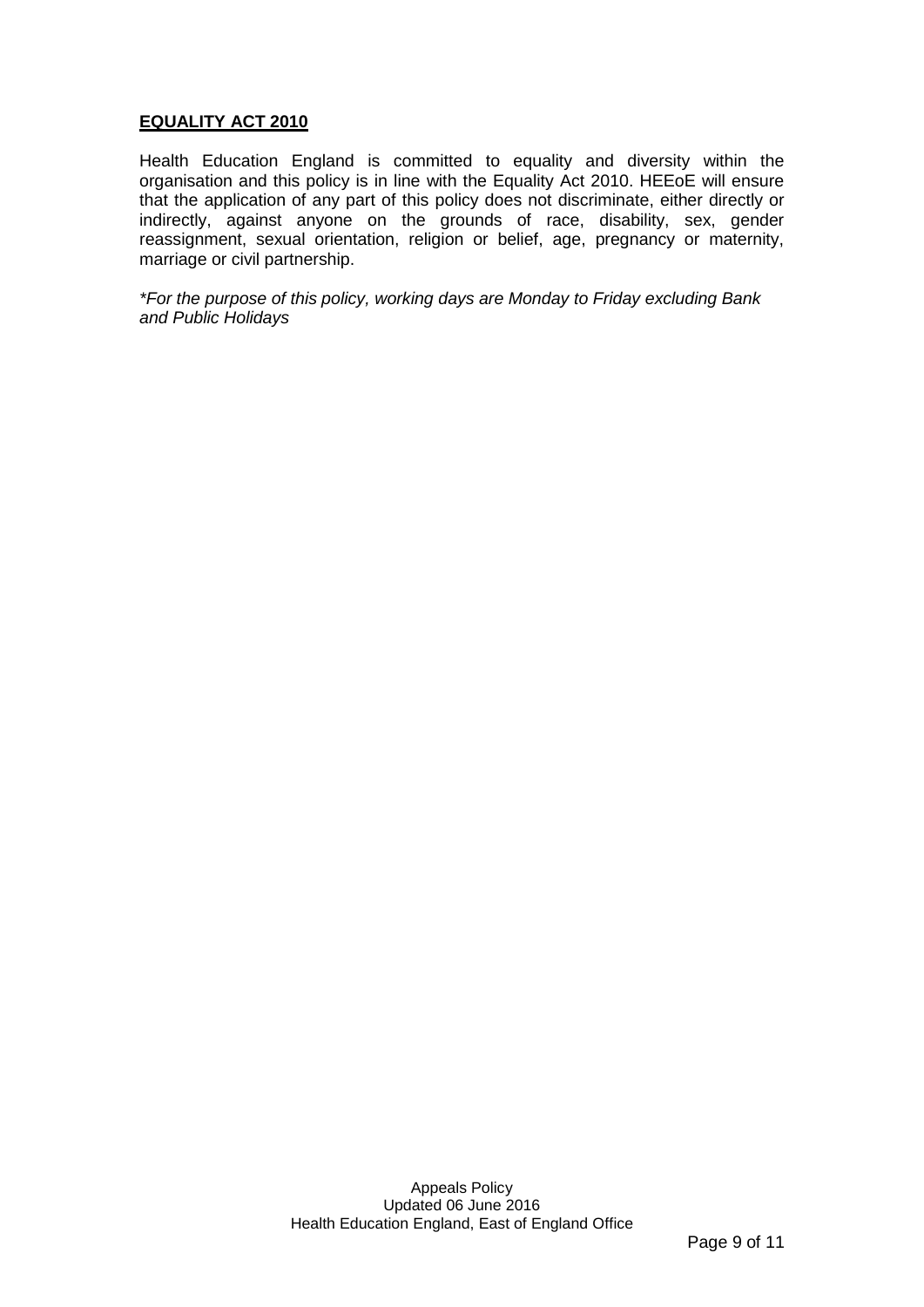# **Figure 2: Flowchart for Appeal against ARCP Outcome 3 or 4, or Withdrawal of Training Number (Specialty Training)**



Appeals Policy Updated 06 June 2016 Health Education England, East of England Office